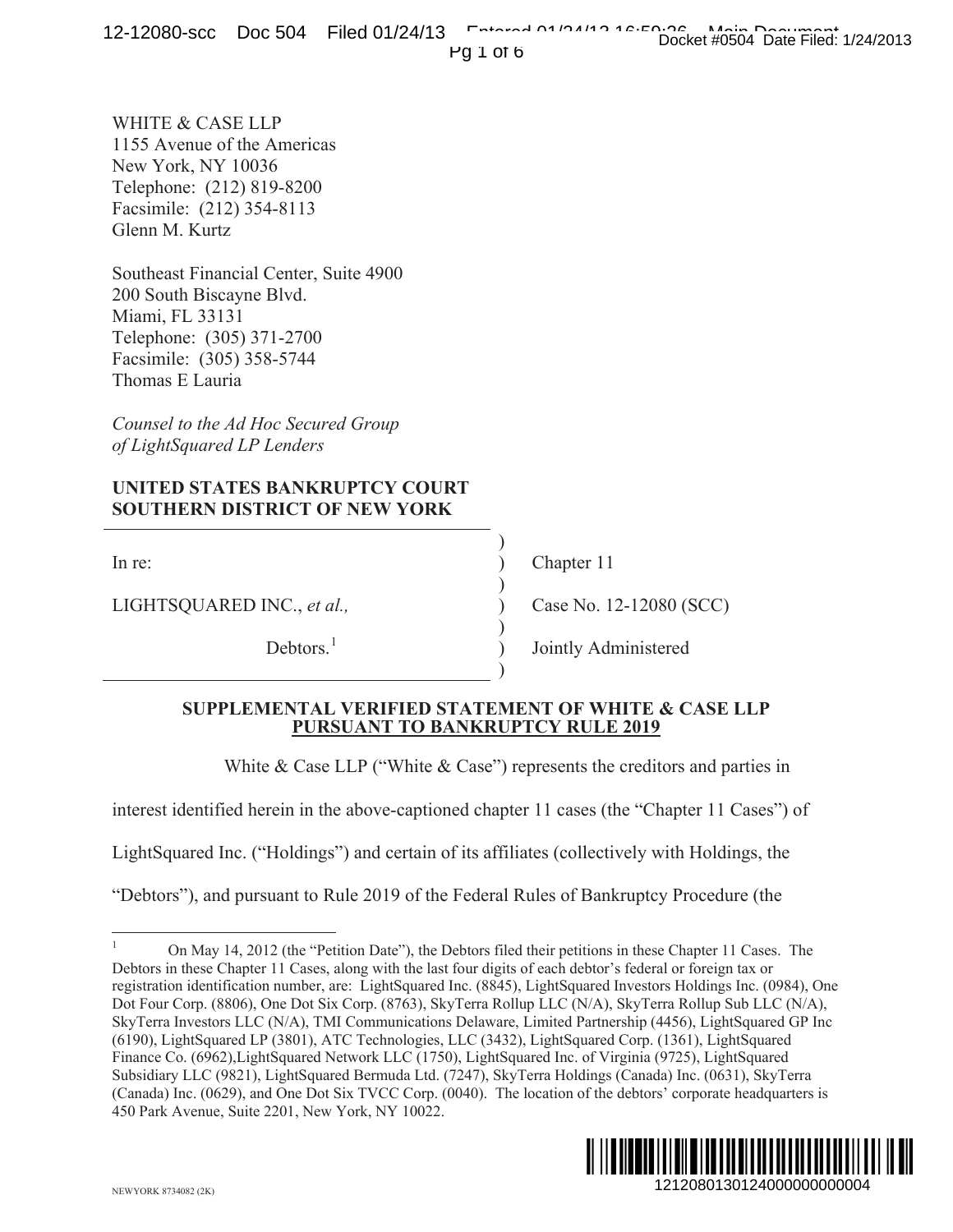### 12-12080-scc Doc 504 Filed 01/24/13 Entered 01/24/13 16:59:26 Main Document Pg 2 of 6

"Bankruptcy Rules"), states as follows:

1. White & Case is an international law firm that maintains its principal office at 1155 Avenue of the Americas, New York, New York 10036, and numerous additional offices throughout the United States and worldwide.

2. White & Case serves as counsel to the Ad Hoc Secured Group of LightSquared LP Lenders (the "Ad Hoc Secured Group"). The Ad Hoc Secured Group is comprised of holders, advisors or affiliates of advisors to holders, or managers of various accounts with investment authority, contractual authority or voting authority, of loans (the "LP Secured Loans") made pursuant to that certain Credit Agreement, dated as of October 1, 2010 (as amended, restated, supplemented and/or modified through the Petition Date, the "LP Credit Agreement"), by and among Debtor LightSquared LP, as borrower (the "Borrower"), Holdings, LightSquared GP Inc., LightSquared Investors Holdings Inc., TMI Communications Delaware Limited Partnership (collectively, the "Parent Guarantors"), ATC Technologies LLC, LightSquared Inc. of Virginia, LightSquared Subsidiary LLC, LightSquared Corp., SkyTerra Holdings (Canada) Inc., SkyTerra (Canada) Inc. (collectively, the "Subsidiary Guarantors" and, together with the Borrower and the Parent Guarantors, the "LP Obligors"), the lenders party thereto from time to time (the "LP Lenders"), UBS AG, Stamford Branch, as administrative agent (the "LP Agent", and together with the LP Lenders and Wilmington Trust FSB, as collateral trustee (in such capacity, the "LP Collateral Agent"), the "LP Secured Parties"), and UBS Securities LLC, as arranger, syndication agent and documentation agent.

3. The Parent Guarantors and the Subsidiary Guarantors have each provided, pursuant to Article VII of the LP Credit Agreement, an unconditional joint and several guaranty of the Guaranteed Obligations (as defined in the LP Credit Agreement).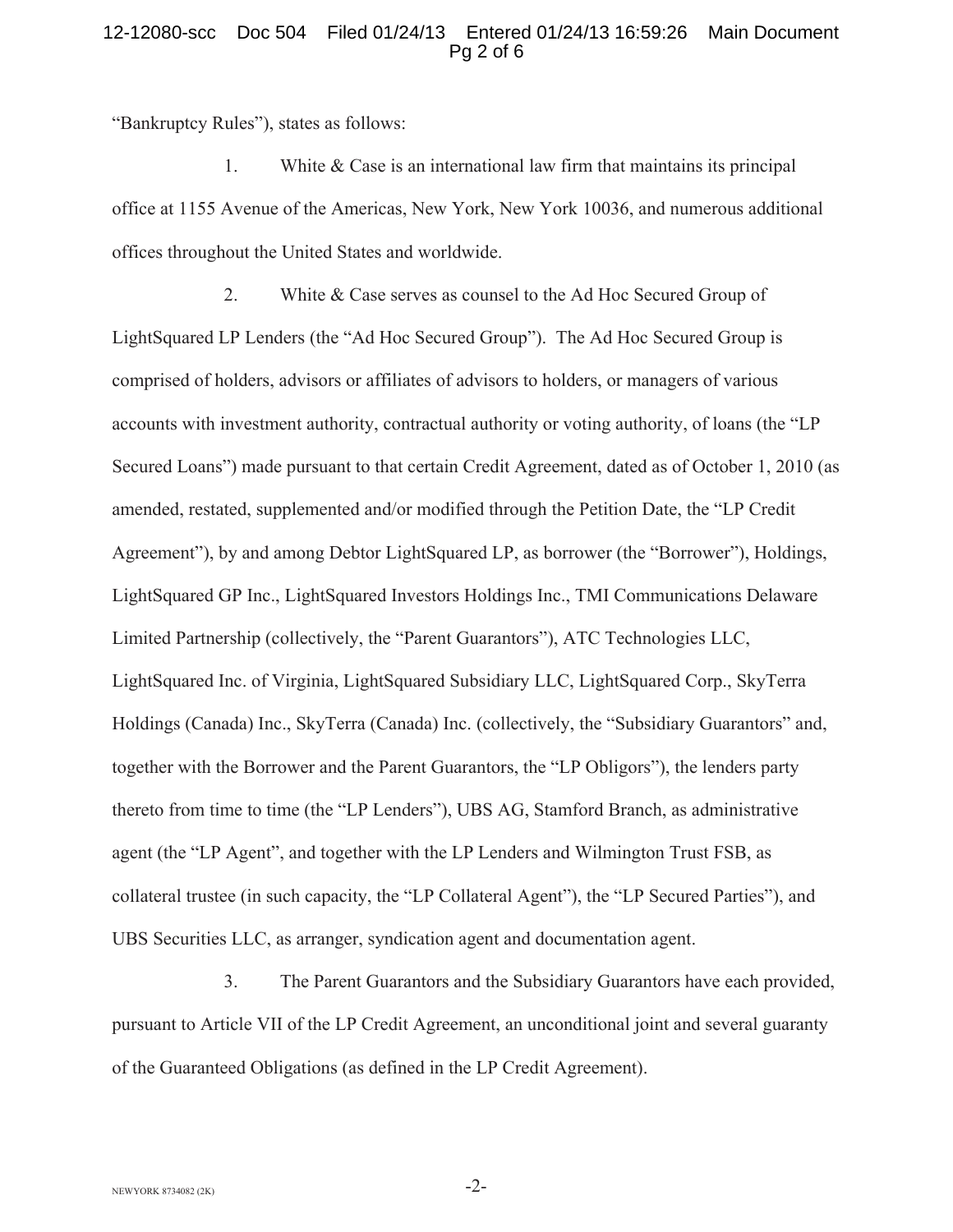#### 12-12080-scc Doc 504 Filed 01/24/13 Entered 01/24/13 16:59:26 Main Document Pg 3 of 6

4. The LP Obligors granted to the LP Collateral Agent, for the benefit of the LP Secured Parties, first priority liens on, and security interests in, the Collateral (as defined in the LP Credit Agreement), which includes (a) substantially all of the assets of the Borrower and the Subsidiary Guarantors, (b) the equity interests of the Borrower and the Parent Guarantors (except Holdings), (c) the equity interests of the Subsidiary Guarantors, (d) certain equity interests of Debtor LightSquared Bermuda Ltd. and non-Debtor LightSquared (UK) Limited, and (e) the rights of Holdings under, and certain additional collateral arising out of, or related to, the Inmarsat Cooperation Agreement.

5. On May 18, 2012, White & Case filed the *Verified Statement of White & Case LLP Pursuant to Bankruptcy Rule 2019* (the "Original Verified Statement") [Docket No. 58], which listed the nature and amount of all disclosable economic interests held or managed by each member of the Ad Hoc Secured Group. Pursuant to this Court's direction at a hearing held on January 9, 2013, White & Case now files this supplemental verified statement (the "Supplemental Verified Statement") to update information contained in the Original Verified Statement.

6. White & Case has been advised by the members of Ad Hoc Secured Group that, as of the date hereof, they or their affiliates are the advisor to or beneficial owner of, or the holder or manager of, various accounts with investment authority, contractual authority or voting authority for more than \$1,117,033,236.42 in aggregate principal amount of the LP Secured Loans. The total aggregate principal amount of LP Secured Loans outstanding as of the Petition Date is \$1,700,571,100.00.

7. In addition to the LP Secured Loans, White & Case has been advised by certain members of the Ad Hoc Secured Group that such members also hold, as of the date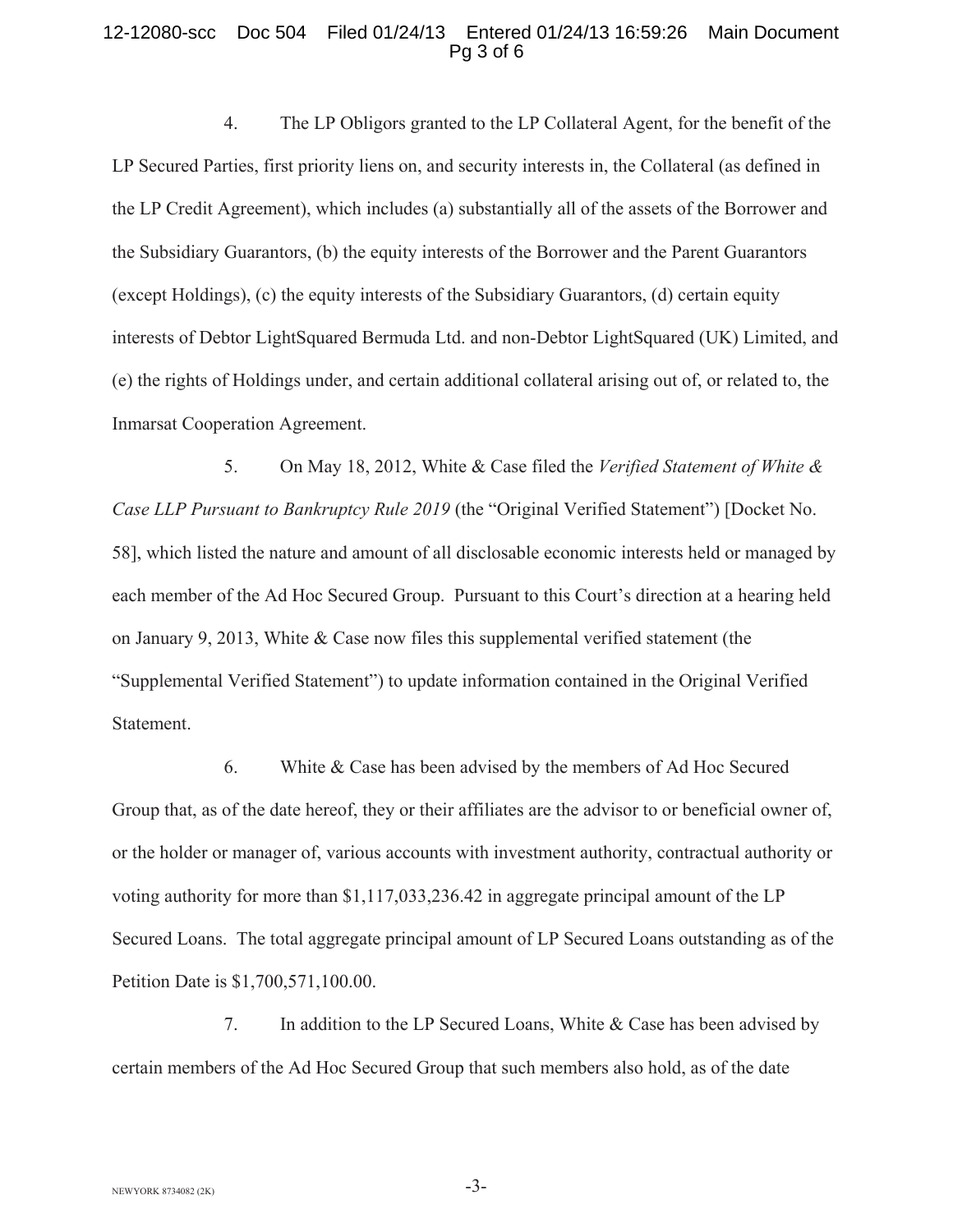#### 12-12080-scc Doc 504 Filed 01/24/13 Entered 01/24/13 16:59:26 Main Document Pg 4 of 6

hereof, (a) units of non-voting Series A redeemable convertible preferred securities issued by the Borrower in October 2010 (the "Series A LP Preferred Securities"), and/or (b) shares of voting Series B redeemable convertible preferred securities issued by Holdings in January 2011 (the ("Series B Inc. Preferred Securities").<sup>2</sup>

8. In accordance with Bankruptcy Rule 2019, attached hereto as Exhibit A is a list of the names, addresses, and "the nature and amount of all disclosable economic interests" held or managed by each member of the Ad Hoc Secured Group in relation to the Debtors as of the date hereof.

9. Although the Ad Hoc Secured Group has retained White & Case to represent its interests collectively as a group, each of the members of the Ad Hoc Secured Group makes its own decisions as to how it wishes to proceed and does not speak for, or on behalf of, any other creditor, including the other members of the Ad Hoc Secured Group in their individual capacities. In addition, the Ad Hoc Secured Group does not represent or purport to represent any other entities in connection with the Debtors' Chapter 11 Cases.

10. White & Case does not own any claims against or equity interests in any of the Debtors.

11. Nothing contained herein (or Exhibit A hereto) should be construed as a limitation upon, or waiver of, any Ad Hoc Secured Group member's rights to assert, file and/or amend its claims in accordance with applicable law and any orders entered in these Chapter 11 Cases.

12. In the event that White & Case undertakes representation of additional clients in these Chapter 11 Cases, this Supplemental Verified Statement shall be further

 $-4-$ 

<sup>&</sup>lt;sup>2</sup> White & Case does not represent the Ad Hoc Secured Group or its members with respect to interests in the Debtors other than the interests of the Ad Hoc Secured Group arising from and related to the LP Secured Loans.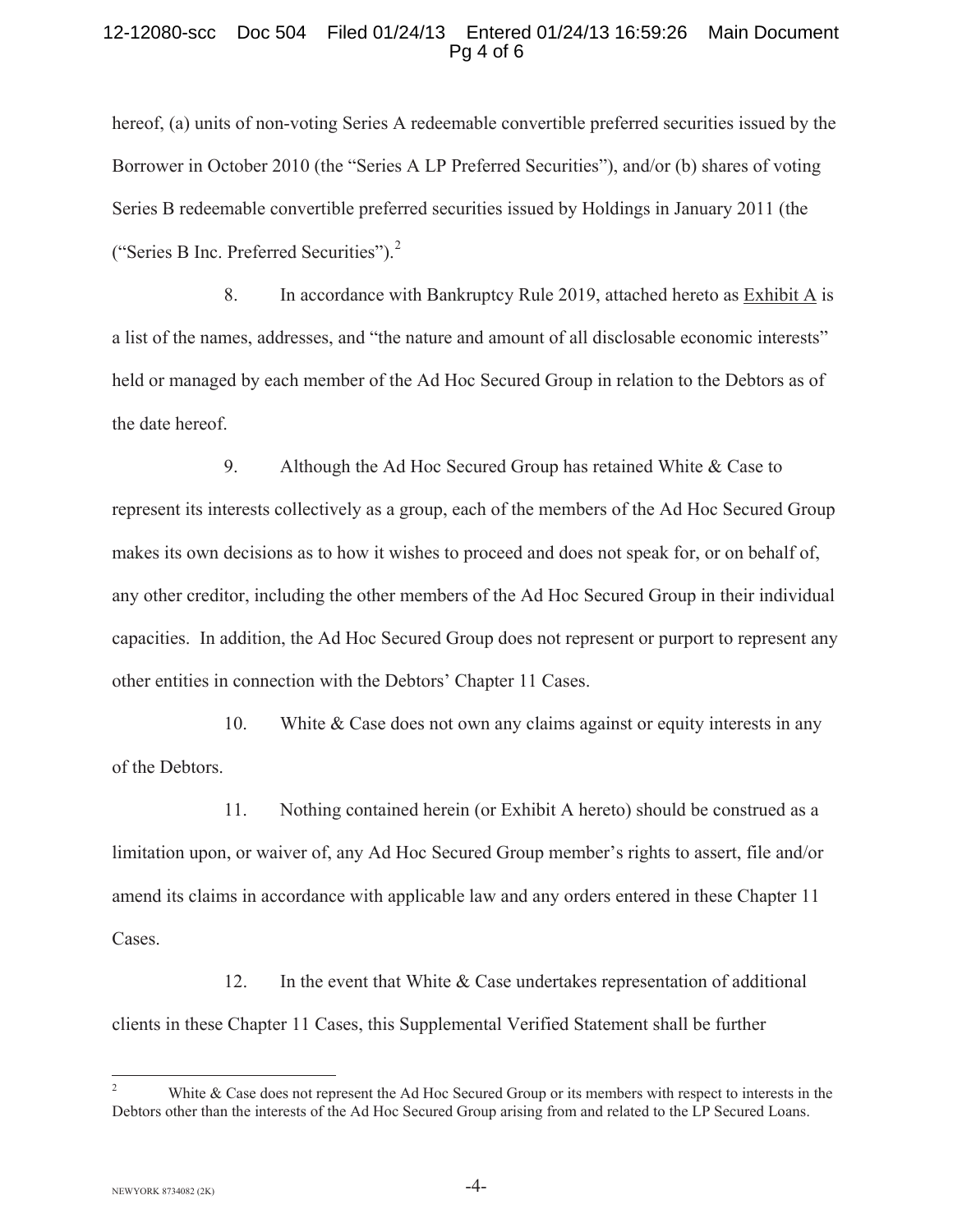## 12-12080-scc Doc 504 Filed 01/24/13 Entered 01/24/13 16:59:26 Main Document Pg 5 of 6

supplemented in accordance with Bankruptcy Rule 2019.

Dated: January 24, 2013 New York, New York

## WHITE & CASE LLP

By: /s/ *Glenn M. Kurtz* Glenn M. Kurtz 1155 Avenue of the Americas New York, New York 10036 Telephone: (212) 819-8200 Facsimile: (212) 354-8113 gkurtz@whitecase.com

> Thomas E Lauria Southeast Financial Center, Suite 4900 200 South Biscayne Blvd. Miami, FL 33131 Telephone: (305) 371-2700 Facsimile: (305) 358-5744 tlauria@whitecase.com

*Counsel to the Ad Hoc Secured Group of LightSquared LP Lenders*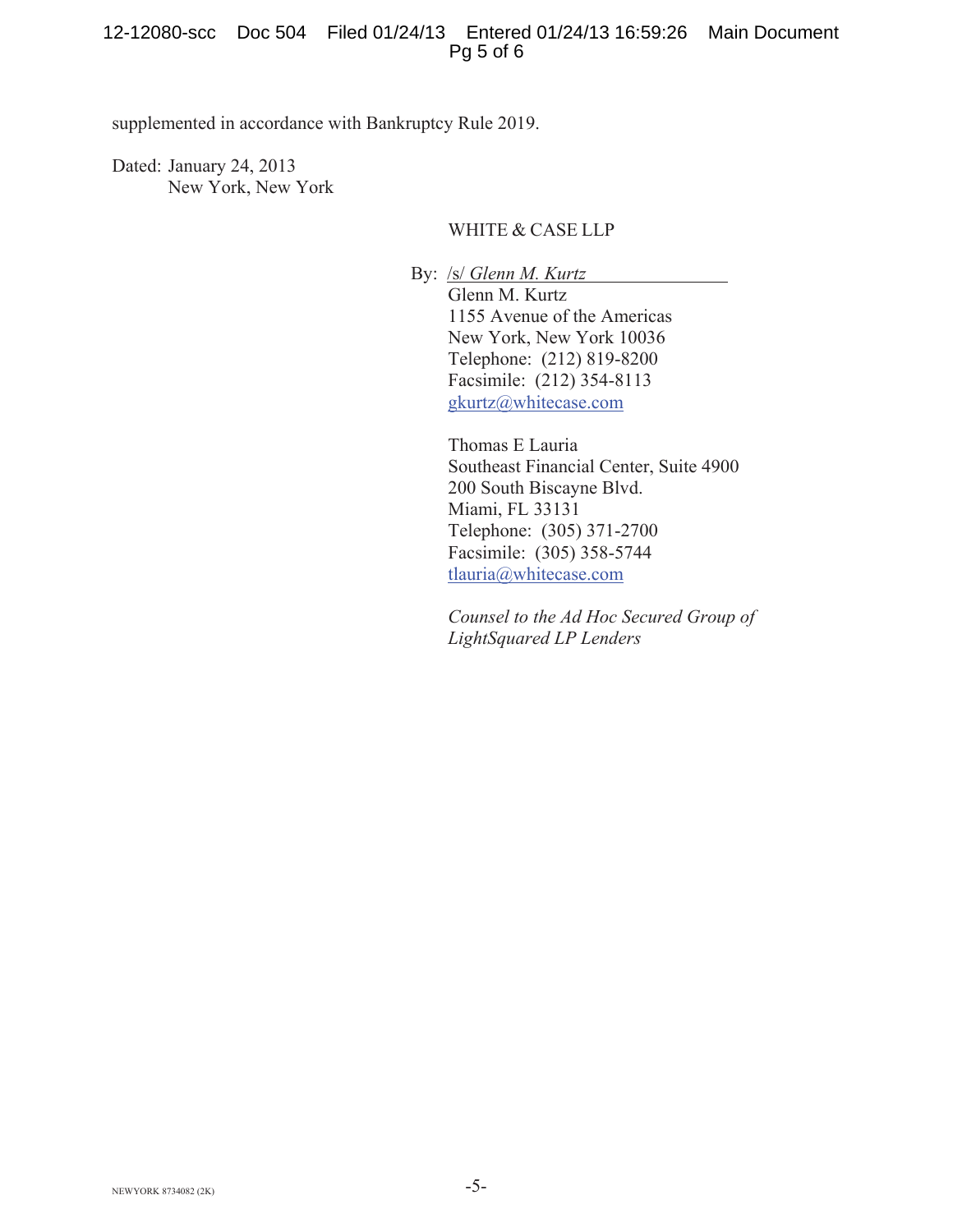# **VERIFICATION**

 I, Glenn M. Kurtz, a member of White & Case LLP, a law firm with offices at 1155 Avenue of the Americas, New York, New York 10036-2787, declare under penalty of perjury that I have read the foregoing Supplemental Verified Statement of White & Case LLP Pursuant to Bankruptcy Rule 2019 and that it is true and correct to the best of my knowledge, information and belief.

Executed on January 24, 2013 By: *\_/s/ Glenn M. Kurtz* 

Glenn M. Kurtz